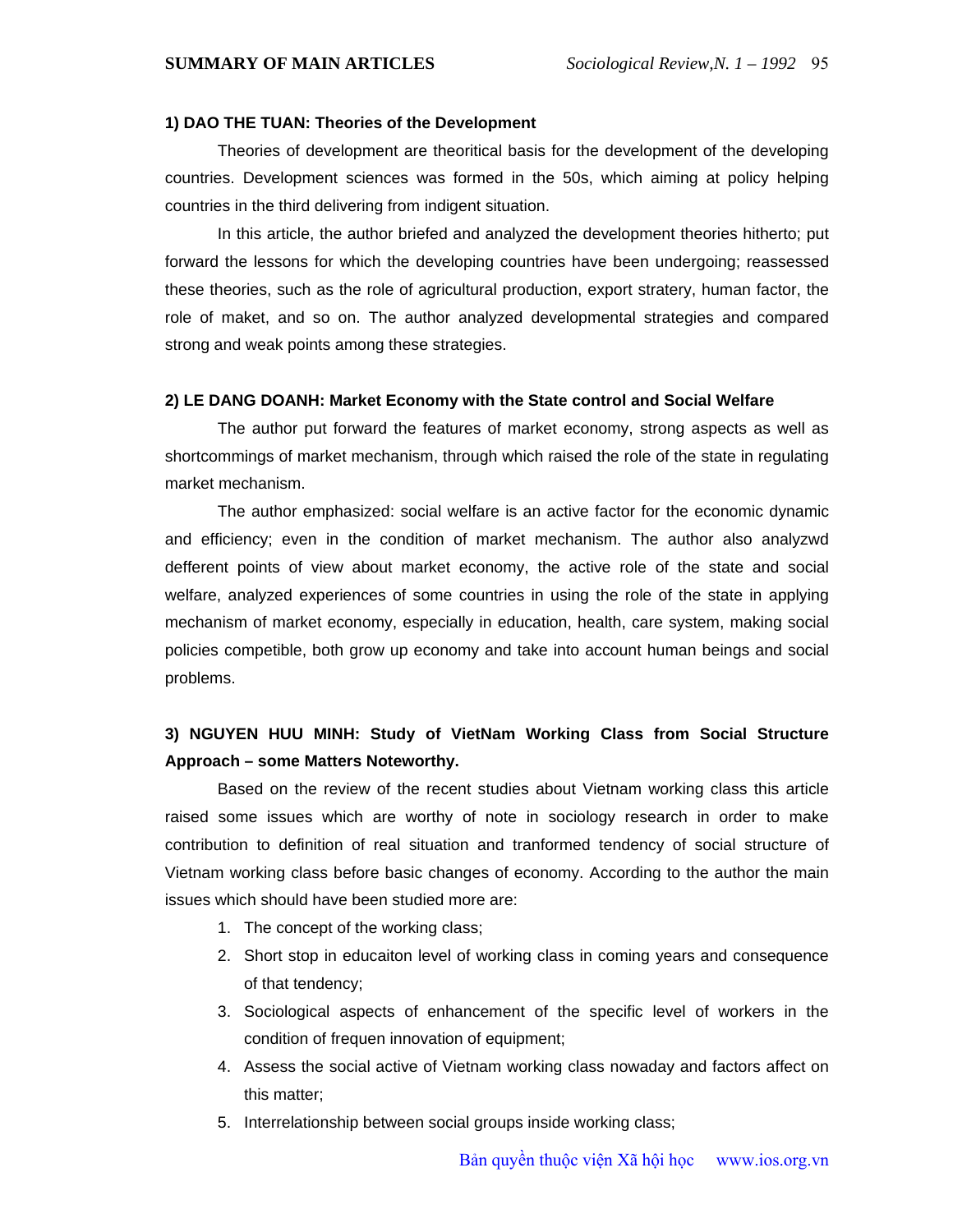6. Social mobility of Vietnam working class (study suplement the source of working class, social mobility in vertical and horizotal; social mobility among generation and inside of generation).

## **4) TO DUY HOP: Progressive Orientation of Transformation of Social Labour – Profession Structure in Contemporary Bacbo Delta Rural Area**.

Progressive social – economic oriented transformation of social labour – profession structure in contemporary Bacbo delta rural area with specific traits such as how the redivision of social labour – profession in conformity with the growth demand of comodity business and produce, the expansion of democratization in rural areas.

In the diversified and rich tokens in the process redivision of social labour – profession in rural, the article focused on analyzing statistic data and sociologycal survey in Bacbo delta rural areas. The results indicated clearly the formation of three kinds of division of social labour – profession (in community, household and labour groups); 1) Strong dicline in pure aggricultural labour, increase non-agricultural labour and synthetic business; 2) Agriculture occupied major part but taking strong orientation to synthetic business; 3) Agriculture occupied main part although there is new change but propotion of non-agriculture and synthetic business are not considerable.

Foresee that the prosess of non-agriculturalization will take place continuously closely connected with new type of urbanization and industrialization.

### **5) NGUYEN DUC TRUYEN: From Social Approach, Making Contribution to Find out matters to Prostitution and AIDS Disease in Our Country.**

According to the sociological perfective which the author raised in this article, prostitution is a commom phenonenon in many countries and ages. However, perniciuos extent of the malady may modify depend on cultural social and politic environment in each country.

The article touched upon legal perception about prostitution, put forward prositution in our country nowaday with statistic data and report in newspapers. The author also analyzed fators: economy, personality, family and society in the matter of prostitution from that giving the solution for this malady.

# **6) TRUONG XUAN TRUONG: Dynamic of Cultural Family Model through Sociological Research.**

In this article, the author analyzed dynamics of cultural family model through finding out value orientation of family structure; their children; women in the family. Based on the results of sociological inquiry, with cultural approach, this article indicated complex evolution the dimension of effects about cultural family model in rural area. This article also affirmed